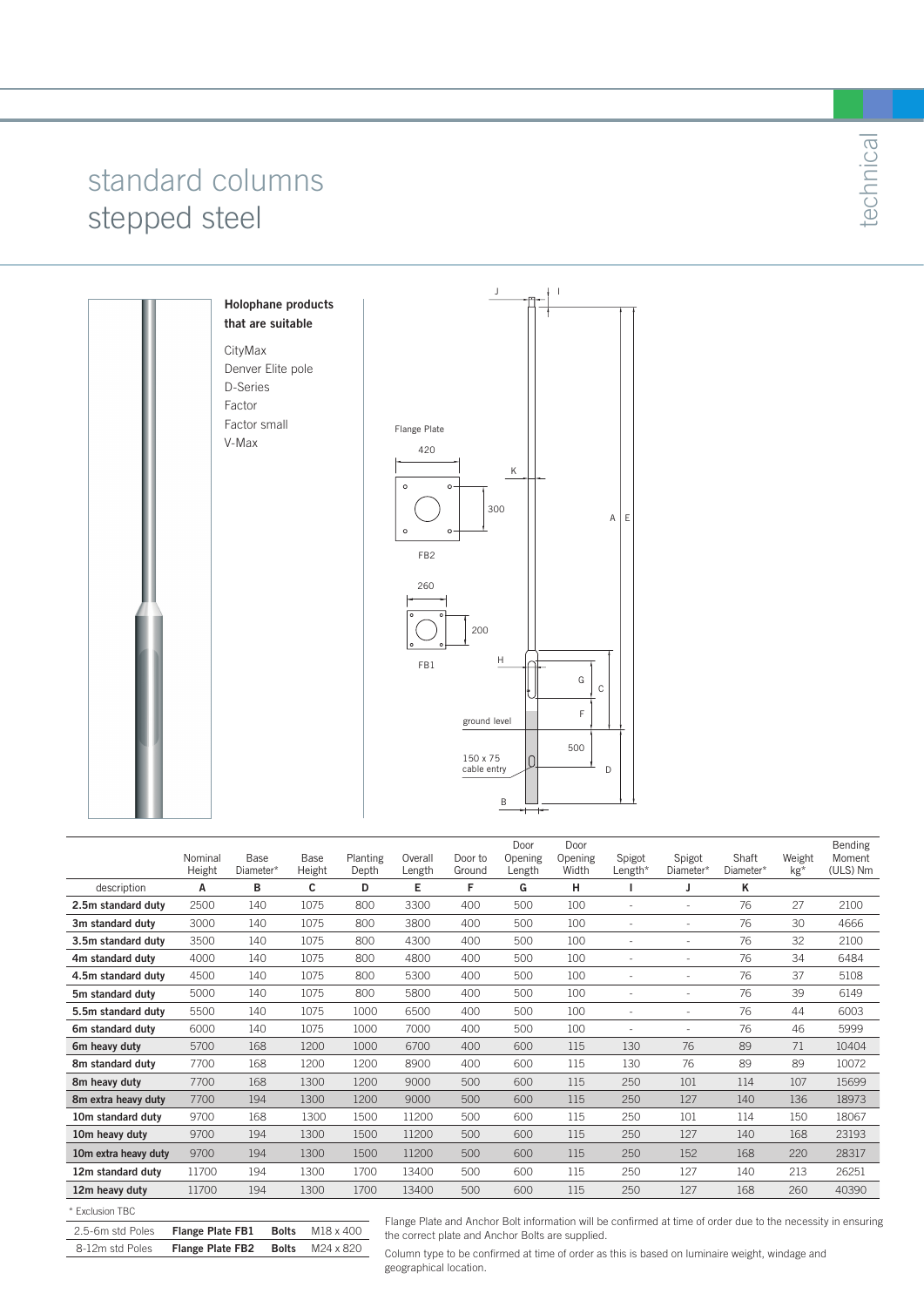## standard columns stepped steel - CityMax Large only

### post top

|                 | Nominal<br>Height | Base<br>Diameter | Base<br>Height | Planting<br>Depth | Overall<br>Length | Door to<br>Ground | Door<br>Opening<br>Length | Door<br>Opening<br>Width | Spigot<br>Length | Spigot<br>Diameter | Shaft<br>Diameter | Weight<br>kg | Bending<br>Moment<br>(ULS) Nm |
|-----------------|-------------------|------------------|----------------|-------------------|-------------------|-------------------|---------------------------|--------------------------|------------------|--------------------|-------------------|--------------|-------------------------------|
| description     | A                 | в                |                | D                 | E                 |                   | G                         | н                        |                  |                    | ĸ                 |              |                               |
| 6m              | 6000              | 140              | 1075           | 1000              | 7000              | 400               | 500                       | 115                      | $\sim$           | -                  |                   | 46           | 5999                          |
| 8m              | 7700              | 168              | 1300           | 1200              | 9000              | 500               | 600                       | 115                      | 100              | 76                 | 114               | 107          | 15699                         |
| 10 <sub>m</sub> | 9700              | 168              | 1300           | 1500              | 11200             | 500               | 600                       | 115                      | 100              | 76                 | 114               | 150          | 18067                         |
| 12 <sub>m</sub> | 11700             | 194              | 1300           | 1700              | 13400             | 500               | 600                       | 115                      | 100              | 76                 | 140               | 168          | 26251                         |
| 15m             | 14700             | 194              | 1200           | 2000              | 17000             | 400               | 600                       | 115                      | 100              | 76                 | 168               | 306          | 40300                         |

#### twin head

|             | Nominal<br>Height | Base<br>Diameter | Base<br>Height | Planting<br>Depth | Dverall<br>$L$ ength | Door to<br>Ground | Door<br>Opening<br>∟ength | Door<br>Opening<br>Width | Spigot<br>∟ength | Spigot<br>Diameter | Shaft<br>Diameter | Weight<br>kg | Bending<br>Moment<br>(ULS) Nm |
|-------------|-------------------|------------------|----------------|-------------------|----------------------|-------------------|---------------------------|--------------------------|------------------|--------------------|-------------------|--------------|-------------------------------|
| description | А                 | в                |                |                   |                      |                   | G                         |                          |                  |                    |                   |              |                               |
| 8m          | 7400              | 194              | 1200           | 1200              | 8800                 | 400               | 600                       | 115                      | 200              | 127                | 139.7             | 125          | 22610                         |
| 10m         | 9400              | 194              | 1200           | 1500              | 11100                | 400               | 600                       | 115                      | 200              | 152.4              | 168.3             | 208          | 39131                         |
| 12m         | 11400             | 194              | 2500           | l700              | 13300                | 1000              | 600                       | 115                      | 200              | 152.4              | 168.3             | 295          | 41585                         |

**Note:** For Terrain Category 2 locations LMZ, HVZ & HEZ